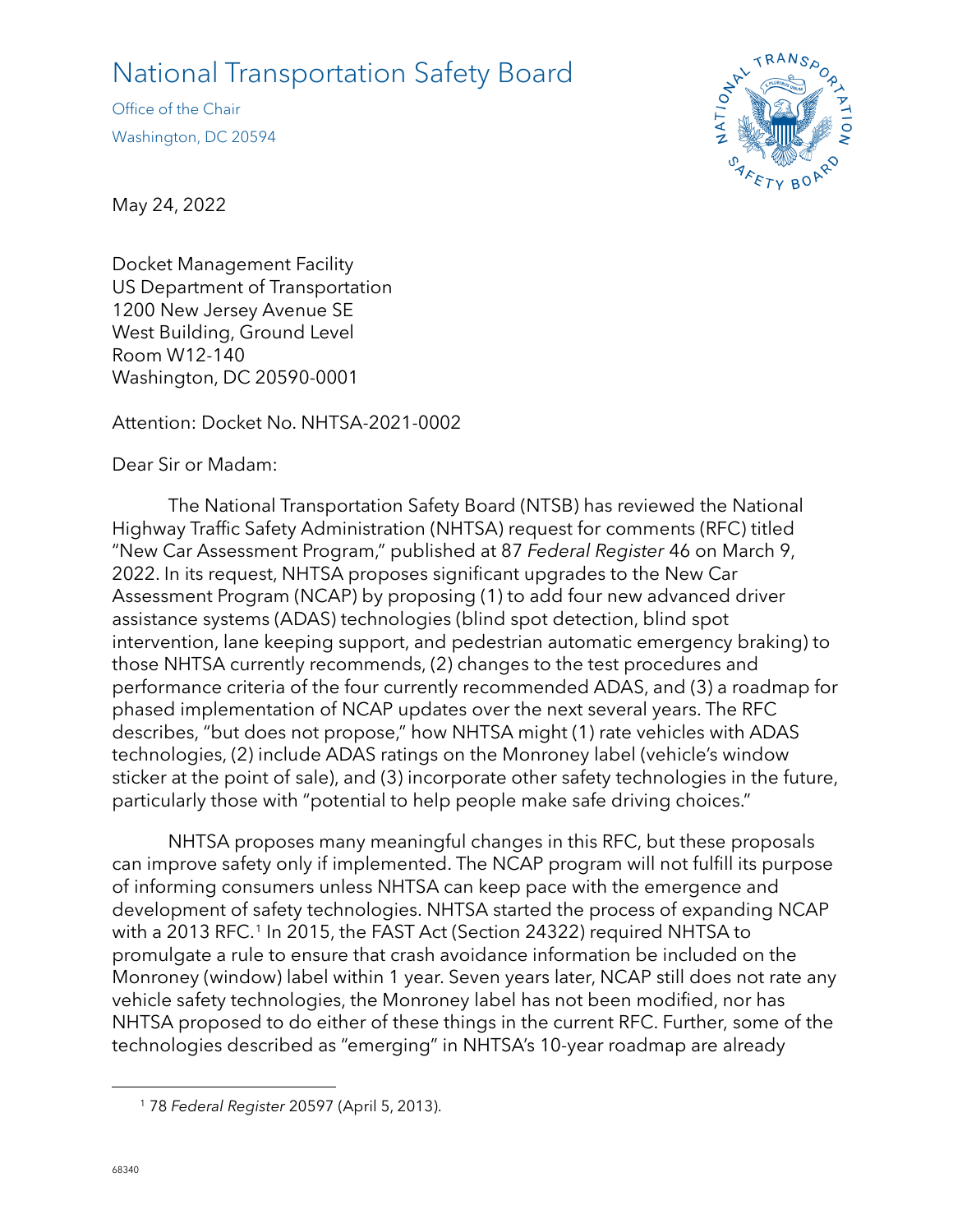available on vehicles, and ratings of those technologies are being implemented by other NCAPs around the world.

In our response to this RFC, the NTSB discusses the overall state of NCAP in relation to our safety recommendations, mandates in other countries, and vehicle rating programs. We also offer comments on specific questions asked in this RFC.

## Prior RFCs and NTSB Safety Recommendations

The current RFC comes almost a decade after the 2013 RFC in which NHTSA sought input to help the agency in "developing a draft 5-year plan for the NCAP program." Two years later, in 2015, NHTSA issued another RFC in which the agency discussed expanding NCAP to include pedestrian crashworthiness ratings and to rate the performance of crash avoidance technologies as required by the [2](#page-1-0)015 FAST Act.<sup>2</sup> Crash avoidance technologies discussed in the 2013 and 2015 RFCs included forward collision warning (FCW), crash imminent braking (CIB) and dynamic brake support (DBS), lane departure warning, blind spot detection, lower beam headlight technologies, semi-automatic headlamp beam switching, amber rear turn signal lamps, rear automatic braking, and pedestrian automatic emergency braking (AEB). In our response to each RFC, the NTSB expressed support for NHTSA's proposed updates to NCAP and urged NHTSA to continue expanding NCAP based on NTSB findings and recommendations. [3](#page-1-1) In 2016, NHTSA made a limited change to NCAP by adding AEB to the list of recommended technologies to help prevent or mitigate rear-end crashes, starting with model year 2018 vehicles. This change did not expand NCAP ratings or rate AEB systems. No other changes have been made to NCAP.

The NTSB's investigations have led to the issuance of multiple safety recommendations, many of them to NHTSA, related to vehicle technologies to assist the driver, such as ADAS. Our very first recommendation related to collision avoidance technology was issued in 1995 to the US Department of Transportation (Safety Recommendation H-95-44, classified "Closed―Unacceptable Action" in 1999). Since then, the NTSB has issued more than 25 recommendations related to this technology. The NTSB repeatedly recommended that NHTSA research, develop, or improve performance standards for the technologies; inform consumers about their benefits; encourage vehicle manufacturers to install them as standard equipment;

<span id="page-1-1"></span> $3$  (a) The NTSB's response to NHTSA's request for comments, "New Car Assessment Program," was published at 78 *Federal Register* 20597 on July 8, 2013.

<span id="page-1-0"></span><sup>2</sup> (a) 80 *Federal Register* 78521 (December 16, 2015). (b) The 2015 Fixing America's Surface Transportation (FAST) Act requires NHTSA to issue a rule to ensure that crash avoidance information is provided along with crashworthiness information on the Monroney label. Pub. L. No. 114-94.

[https://www.regulations.gov/comment/NHTSA-2012-0180-0040.](https://www.regulations.gov/comment/NHTSA-2012-0180-0040) (b) The NTSB's response to NHTSA's request for comments, "New Car Assessment Program," was published at 80 *Federal Register* 241 on December 16, 2015[. https://www.regulations.gov/document?D=NHTSA-2015-0119-0352.](https://www.regulations.gov/document?D=NHTSA-2015-0119-0352)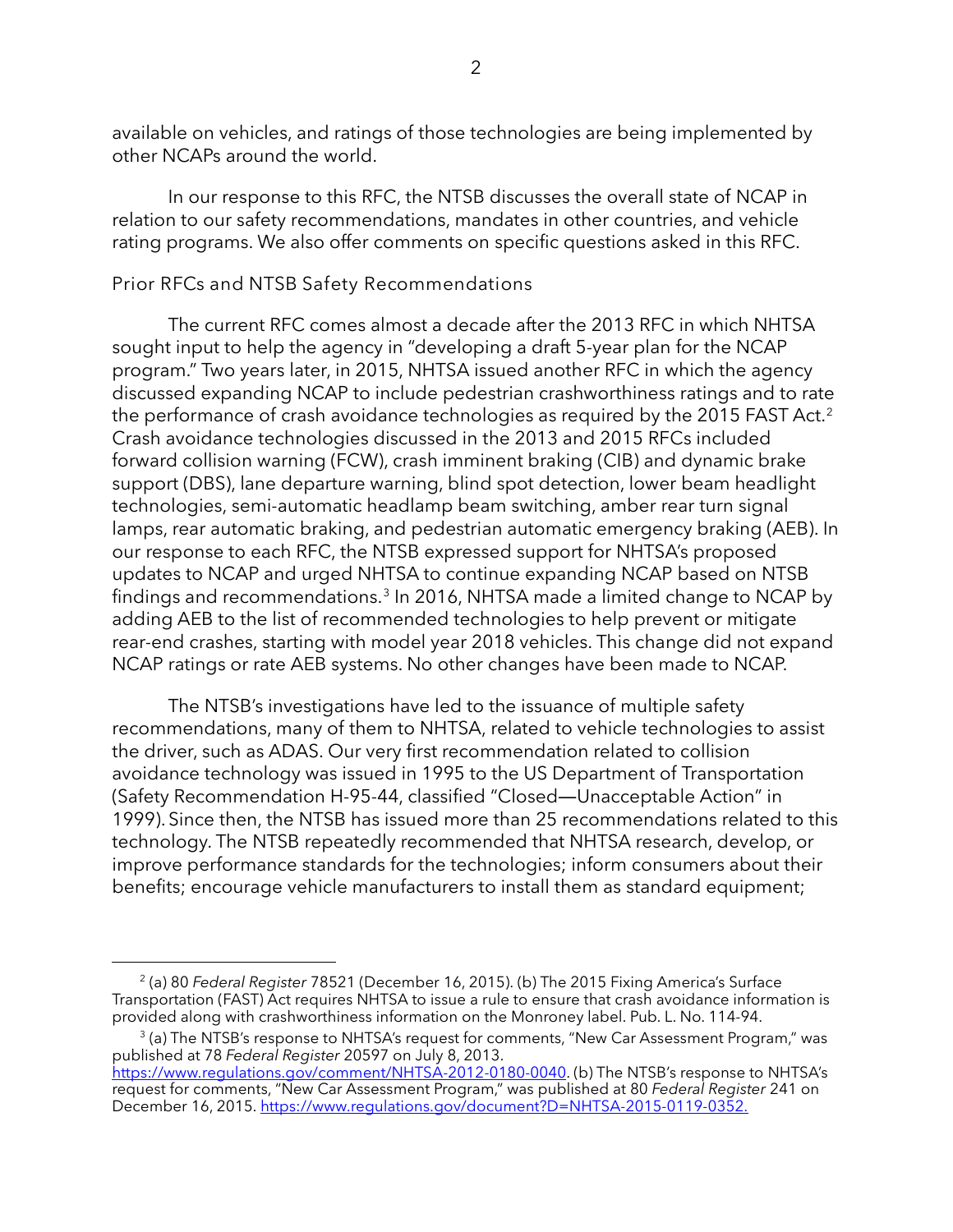and require them on all new vehicles. The safety recommendations relevant to this RFC are described below. [4](#page-2-0)

- In 2015, the NTSB published a special investigation report examining collision avoidance technologies for preventing rear-end crashes and determined that the technologies are mature and effective in reducing rear-end crashes. We also found that NCAP can serve as a mechanism to incentivize further improvements of the technology. The NTSB recommended that NHTSA incorporate a rating system into NCAP for forward collision avoidance systems and include those ratings on the Monroney label (Safety Recommendations H-1[5](#page-2-1)-6 and -7, both currently classified "Open—Unacceptable Response").<sup>5</sup> In the same report, the NTSB recommended that NHTSA develop and apply testing protocols to assess the performance of forward collision avoidance systems in passenger vehicles at various velocities, including high speed and high velocity-differential (Safety Recommendation H-15-4, also classified "Open―Unacceptable Response").
- In 2017, the NTSB published a safety study titled *Reducing Speeding-Related Crashes Involving Passenger Vehicles* in which, among a variety of potential countermeasures, we determined that vehicle technology solutions could reduce the instances of speed-related crashes. The NTSB issued numerous recommendations, including those to NHTSA to incentivize passenger vehicle manufacturers and consumers to adopt intelligent speed adaptation (ISA) systems by, for example, including ISA in NCAP (Safety Recommendation H-17- 24, currently classified "Open—Acceptable Alternate Response").<sup>[6](#page-2-2)</sup>
- In 2018, the NTSB published a special investigation report on pedestrian safety in which we determined that automated pedestrian safety systems could reduce pedestrian injuries and that NCAP could serve as a mechanism to incentivize incorporation and further improvements of these safety systems. The NTSB issued numerous recommendations to NHTSA, including to develop performance tests for evaluating automatic pedestrian safety systems (Safety Recommendation H-18-42, currently classified "Open―Acceptable Response") and to incorporate such systems into NCAP (Safety Recommendation H-18-43, currently classified "Open―Unacceptable Response").[7](#page-2-3)

<span id="page-2-0"></span><sup>&</sup>lt;sup>4</sup> Use the NTSB's [CAROL Query](https://data.ntsb.gov/carol-main-public/basic-search) to search for additional information on these safety recommendations and investigations.

<span id="page-2-1"></span><sup>5</sup> *The Use of Forward Collision Avoidance Systems to Prevent and Mitigate Rear-End Crashes*, Special Investigation Report [NTSB/SIR-15/01](https://www.ntsb.gov/safety/safety-studies/Documents/SIR1501.pdf) (Washington, DC: NTSB).

<span id="page-2-3"></span><span id="page-2-2"></span><sup>6</sup> *Reducing Speeding-Related Crashes Involving Passenger Vehicles*, Safety Study [NTSB/SS-17/01](https://www.ntsb.gov/safety/safety-studies/documents/ss1701.pdf) (Washington, DC: NTSB).

<sup>7</sup> *Pedestrian Safety*, Special Investigation Report [NTSB/SIR-18/03](https://www.ntsb.gov/safety/safety-studies/Documents/SIR1803.pdf) (Washington, DC: NTSB).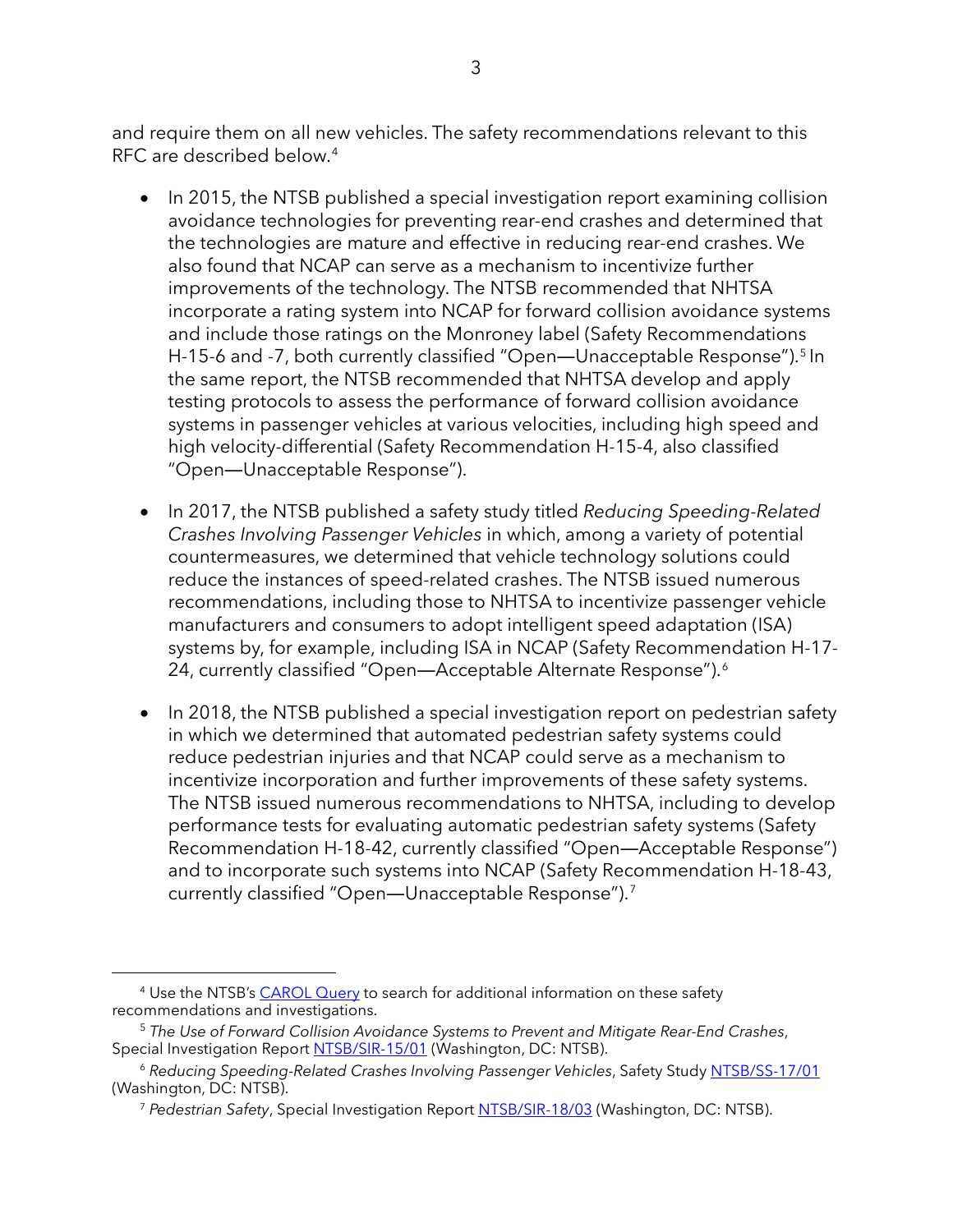- In 2018, the NTSB published a safety report titled *Select Risk Factors Associated with Causes of Motorcycle Crashes* and determined that vehicle collision avoidance technologies could reduce the frequency of crashes with motorcyclists. Among other recommendations, the NTSB recommended that NHTSA incorporate motorcycles in the development of performance standards for passenger vehicle crash warning and prevention systems (Safety Recommendation H-18-29, currently classified "Open―Acceptable Response").[8](#page-3-0)
- In 2019, the NTSB published a safety study on bicyclist safety that found that vehicle collision avoidance technologies could also reduce the frequency of crashes with bicyclists and that NCAP could serve as a mechanism to incentivize incorporation and further improvements of these technologies. Specifically, the NTSB recommended that NHTSA incorporate into its NCAP testing the evaluation of a car's ability to avoid crashes with bicycles (Safety Recommendation H-19-36, currently classified "Open―Unacceptable Response").[9](#page-3-1)
- In 2020, the NTSB completed a crash investigation concerning a vehicle traveling at highway speeds that veered into a gore area and struck a crash attenuator and a concrete median barrier, resulting in a postcrash fire and fatal impact-related injuries to the driver. Although the vehicle was equipped with collision avoidance systems, they did not detect the concrete median barrier and did not reduce the vehicle speed. The NTSB recommended that NHTSA expand NCAP testing of forward collision avoidance systems to include common obstacles, such as traffic safety hardware, cross-traffic vehicle profiles, and other applicable vehicle shapes or objects found in the highway operating environment (Safety Recommendation H-20-1, currently classified "Open―Acceptable Response").[10](#page-3-2)
- Also in 2020, the NTSB published a report addressing electric vehicle fires, in which we identified potential deficiencies in the electric vehicle manufacturers' guidance to emergency responders. As a result, the NTSB recommended that NHTSA factor in the availability of a manufacturer's emergency response guide and its adherence to international standards and recommended practice when

<span id="page-3-0"></span><sup>&</sup>lt;sup>8</sup> Select Risk Factors Associated with Causes of Motorcycle Crashes, Safety Report [NTSB/SR-18/01](https://www.ntsb.gov/safety/safety-studies/Documents/SR1801.pdf)

<span id="page-3-1"></span><sup>(</sup>Washington, DC: NTSB).<br><sup>9</sup> *Bicyclist Safety on US Roadways: Crash Risks and Countermeasures*, Safety Study <u>NTSB/SS-19/01</u><br>(Washington, DC: NTSB).

<span id="page-3-2"></span><sup>&</sup>lt;sup>10</sup> Collision Between a Sport Utility Vehicle Operating with Partial Driving Automation and a Crash Attenuator, Mountain View, California, March 23, 2018. [NTSB/HAR-20/01](https://www.ntsb.gov/investigations/AccidentReports/Reports/HAR2001.pdf) (Washington, DC: NTSB).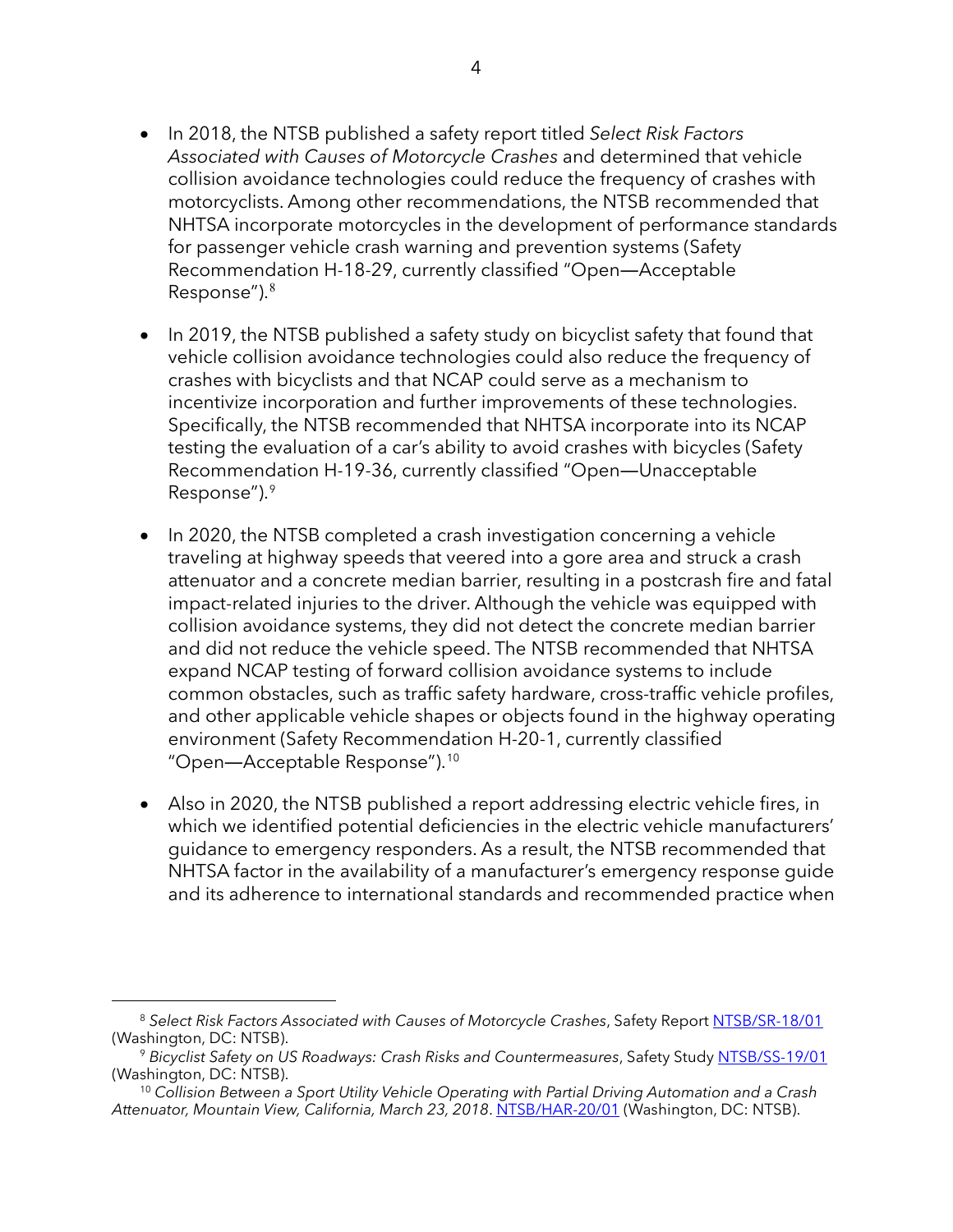determining a vehicle's NCAP score (Safety Recommendation H-20-30, currently classified "Open―Unacceptable Response").[11](#page-4-0)

Although the NTSB has made recommendations related to only some ADAS technologies proposed in this RFC, as we stated in 2013 and 2015, we also support including other technologies that show a safety benefit.

In the current response, the NTSB offers comments in the following areas: (1) new ADAS technologies: pedestrian safety, (2) ADAS test procedures and performance criteria, (3) roadmap for phased implementation of NCAP updates, and (4) ADAS ratings systems on the Monroney label.

1. New ADAS Technologies: Pedestrian Safety

We are encouraged to see NHTSA's proposal to increase the vehicle speed for pedestrian AEB (PAEB) to 37.3 mph (up from 24.9 mph in the 2019 PAEB test procedure) and we believe that higher speeds should be part of the NCAP roadmap to future improvements. The NTSB also agrees with NHTSA's proposal to include dark conditions in the testing program. Testing in dark conditions is critical to improving pedestrian safety, because many fatalities occur at night. NHTSA is proposing not to include turning vehicles in the PAEB testing protocols. Although the NTSB recognizes that there may be limitations in current widely adopted technologies to address these types of scenarios, we believe that it is important to provide vehicle manufacturers an opportunity to evaluate the upper limits of system capabilities, incentivizing advancement.

On the topic of pedestrian safety, NHTSA also mentions its plan to upgrade the NCAP crashworthiness program in phases over the next several years, beginning with a proposal of a pedestrian crashworthiness program in NCAP in 2022. In our 2018 pedestrian safety report, we examined how improvements in vehicle design could reduce the extent of injuries to struck pedestrians. In that report, we recommended that NHTSA develop test criteria for vehicle designs that reduce injuries to pedestrians and also that the agency include pedestrian safety systems, including collision avoidance and other more-passive safety systems, into NCAP. These Safety Recommendations H-18-41 and -43 to NHTSA are classified "Open―Unacceptable Response." The NTSB encourages NHTSA to move quickly to include pedestrian crashworthiness in NCAP as well as other improvements to crashworthiness ratings.

## 2. ADAS Test Procedures and Performance Criteria

The NTSB support for forward collision avoidance systems remains firm, as research and real-use data consistently show significant benefits in reducing the

<span id="page-4-0"></span><sup>11</sup> *Safety Risk to Emergency Responders from Lithium-Ion Battery Fires in Electric Vehicles*, Safety Report [NTSB/SR-20/01](https://www.ntsb.gov/safety/safety-studies/Documents/SR2001.pdf) (Washington, DC: NTSB).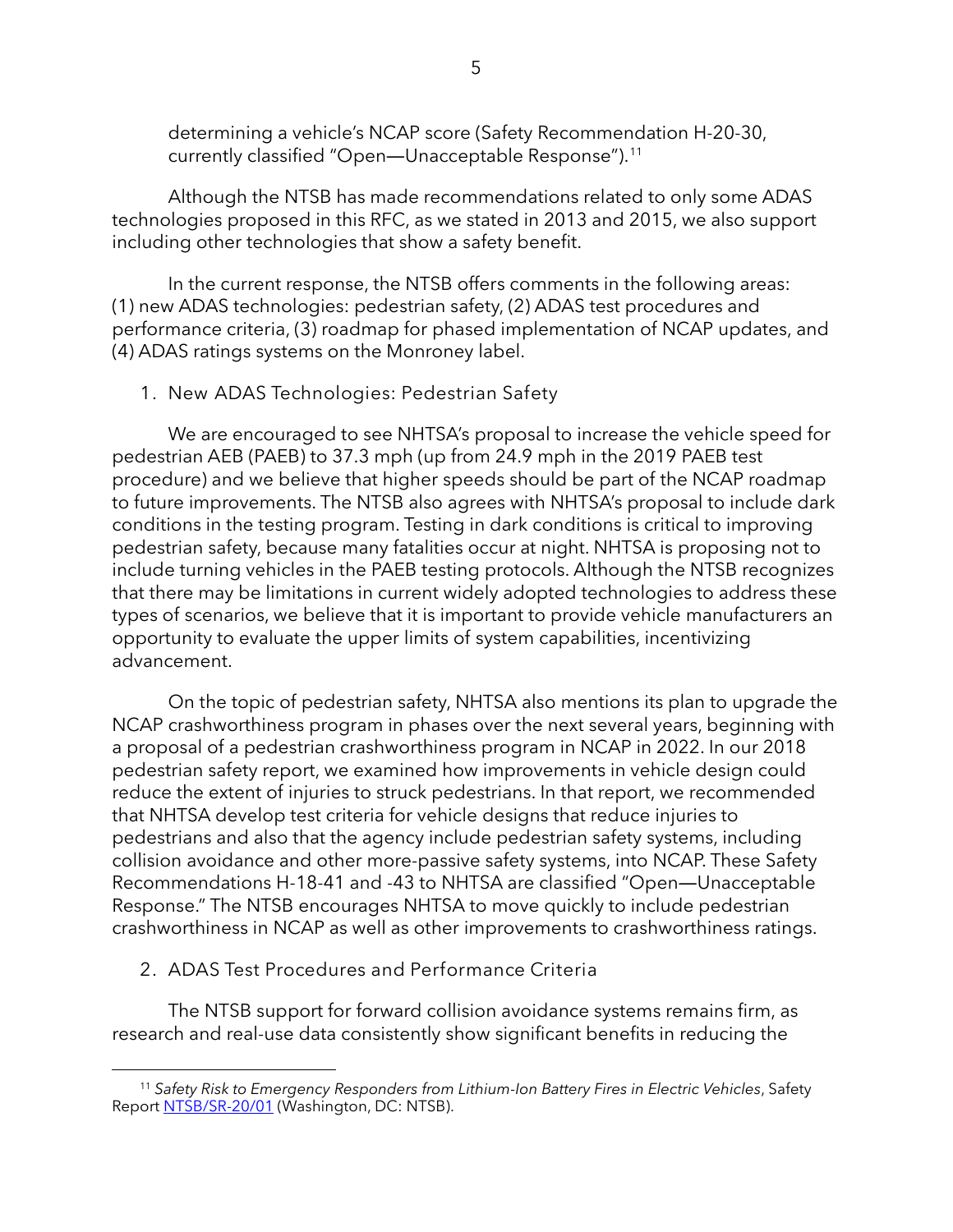frequency and severity of rear-end crashes.<sup>[12](#page-5-0)</sup> Although our investigations have revealed limitations of some forward collision avoidance systems, we believe that NCAP ratings will assist consumers in understanding the capabilities of the systems. Further, the ratings conducted by NCAPs around the world and by the Insurance Institute for Highway Safety (IIHS) show considerable differences in the performance of forward collision avoidance systems; some systems perform at the top-rated level while other systems struggle.[13](#page-5-1) In this RFC, NHTSA also describes differences in performance and presents data showing that effective performance at "highest speeds may be feasible."

As noted above, the NTSB issued several recommendations to NHTSA to expand NCAP testing protocols and to evaluate the performance of forward collision avoidance systems in addressing various crash scenarios.

The table below includes additional comments on specific ADAS testing elements discussed in the RFC.

| Topic                                    | <b>NTSB Comments</b>                                                                                                                                                                                                                                                                                                                                                                                                                                                                                                                                                                                                     |
|------------------------------------------|--------------------------------------------------------------------------------------------------------------------------------------------------------------------------------------------------------------------------------------------------------------------------------------------------------------------------------------------------------------------------------------------------------------------------------------------------------------------------------------------------------------------------------------------------------------------------------------------------------------------------|
| Forward<br>Collision<br>Warning<br>(FCW) | The NTSB supports, whenever possible, harmonizing testing protocols<br>with those used by NCAPs around the world. We also agree with<br>NHTSA's proposed changes to FCW testing protocols pertaining to the<br>selection of the middle (or next latest) FCW system setting in lieu of the<br>default setting. We are concerned that the RFC does not propose or<br>consider new testing scenarios such as those involving cross traffic,<br>vehicle cut-in situations, or additional targets, such as different types<br>and orientations of a vehicle, and roadway hardware such as crash<br>attenuators. <sup>14</sup> |

<span id="page-5-0"></span><sup>12</sup> *The Use of Forward Collision Avoidance Systems to Prevent and Mitigate Rear-End Crashes*, Special Investigation Report, [NTSB/SIR-15/01](https://www.ntsb.gov/safety/safety-studies/Documents/SIR1501.pdf) (Washington, DC: NTSB).

<span id="page-5-2"></span><sup>14</sup> For examples of collisions involving vehicles striking crash attenuators, see investigation reports *Motorcoach Collision With Crash Attenuator in Gore Area, US Highway 101, San Jose, California, January 19, 2016* (NTSB[/HAR-17/01\)](https://www.ntsb.gov/investigations/AccidentReports/Reports/HAR1701.pdf) and *Collision Between a Sport Utility Vehicle Operating With Partial Driving Automation and a Crash Attenuator, Mountain View, California, March 23, 2018* (NTSB[/HAR-20/01\)](https://www.ntsb.gov/investigations/AccidentReports/Reports/HAR2001.pdf). For examples of passenger vehicles equipped with FCW systems striking cross-traffic vehicles, see investigation

<span id="page-5-1"></span><sup>&</sup>lt;sup>13</sup> For examples of forward collision avoidance systems in passenger vehicles failing to respond to different types of forward hazards at varying speeds, see investigation reports *Rear-End Collision Between a Car Operating with Advanced Driver Assistance Systems and a Stationary Fire Truck, Culver City, California,*  January 22, 2018 (NTSB[/HAB-19/07\)](https://www.ntsb.gov/investigations/AccidentReports/Reports/HAB1907.pdf); Collision Between Car Operating with Partial Driving Automation and *Truck-Tractor Semitrailer, Delray Beach, Florida, March 1, 2019* (NTSB[/HAB-20/01\)](https://www.ntsb.gov/investigations/AccidentReports/Reports/HAB2001.pdf); and *Collision Between a Sport Utility Vehicle Operating With Partial Driving Automation and a Crash Attenuator, Mountain View, California, March 23, 2018* (NTSB[/HAR-20/01\)](https://www.ntsb.gov/investigations/AccidentReports/Reports/HAR2001.pdf). For examples of forward collision avoidance system ineffectiveness in commercial vehicles, see investigation reports *Multivehicle Work Zone Crash on Interstate 95, Cranbury, New Jersey, June 7, 2014* (NTSB[/HAR-15/02\)](https://www.ntsb.gov/investigations/AccidentReports/Reports/HAR1502.pdf) and *Multivehicle Crash Near Mt. Pleasant Township, Pennsylvania, January 5, 2020* (NTSB[/HIR-22/01\)](https://www.ntsb.gov/investigations/AccidentReports/Reports/HIR2201.pdf).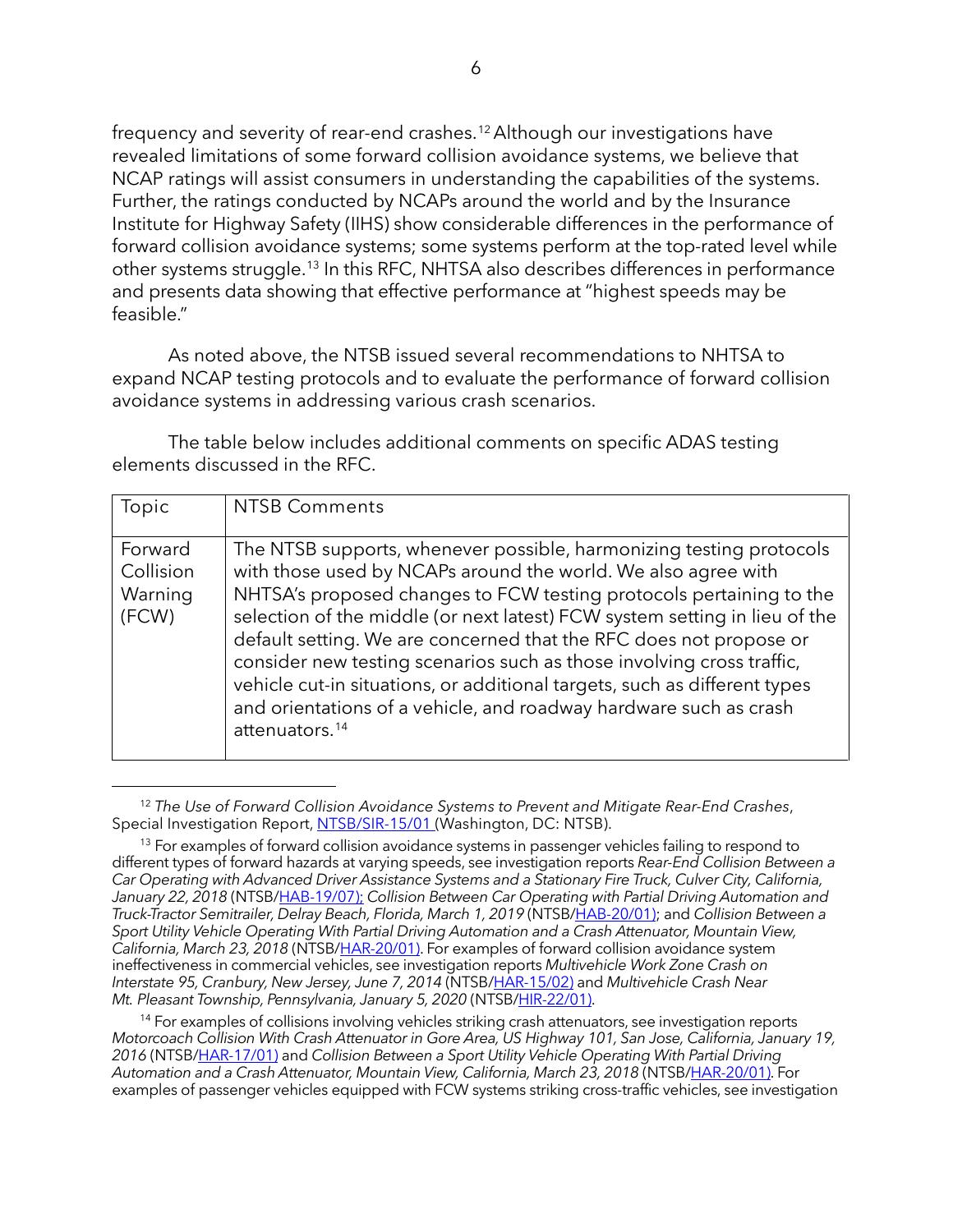| Topic                                                                                                                                | <b>NTSB Comments</b>                                                                                                                                                                                                                                                                                                                                                                                                                                                                                                                                                                                                                                                                                                                                                                                                                                                                                                                                                                                                                                                                                                                               |
|--------------------------------------------------------------------------------------------------------------------------------------|----------------------------------------------------------------------------------------------------------------------------------------------------------------------------------------------------------------------------------------------------------------------------------------------------------------------------------------------------------------------------------------------------------------------------------------------------------------------------------------------------------------------------------------------------------------------------------------------------------------------------------------------------------------------------------------------------------------------------------------------------------------------------------------------------------------------------------------------------------------------------------------------------------------------------------------------------------------------------------------------------------------------------------------------------------------------------------------------------------------------------------------------------|
| FCW (alert<br>modality)                                                                                                              | Considering the wealth of research showing the benefits of a bi-modal<br>alert, and, conversely, the relatively low effectiveness of a visual-only<br>alert, the NTSB supports NHTSA's proposal not to give credit for<br>visual-only FCW alerts. <sup>15</sup> Our position is further supported by several<br>investigations pertaining to vehicles operating in partial automation<br>mode at the time of the crash, in which we found visual alerts to be<br>ineffective in capturing drivers' attention. <sup>16</sup> Although this RFC provides<br>an example of an effective haptic alert-General Motor's Safety Alert<br>Seat—the implementation of haptic alerts can vary considerably,<br>through a seat, steering wheel, or a seat belt. Without examining the<br>efficacy of different means of providing haptic alerts and defining<br>appropriate, research-supported implementations, a prudent approach<br>would give credit only for audible unimodal alerts or for bi-modal alerts<br>that include audible alerts.                                                                                                              |
| Automatic<br>emergency<br>braking<br>$(AEB)$ ,<br>crash<br>imminent<br>braking<br>(CIB), and<br>dynamic<br>brake<br>support<br>(DBS) | We are encouraged by the proposed increase in speed of the subject<br>vehicle (SV) to 49.7 mph (from 25 mph in the current 2015 CIB testing<br>protocols). <sup>17</sup> Because manufacturers typically do not make a sharp<br>distinction between DBS and CIB, and because the public is largely<br>unaware of such nomenclature, we support NHTSA's proposal to<br>provide a single rating for AEB to address rear-end crashes. The NTSB<br>does not support NHTSA's suggestion to remove DBS testing scenarios<br>from NCAP. DBS is typically included as an integral component of an<br>AEB system. Although the evaluation of AEB (or CIB component)<br>should have an expectation of a functioning DBS, that functionality<br>must be verified; the system must provide additional braking force if<br>necessary, and the vehicle must not suppress AEB activation after<br>driver-applied braking. We support NHTSA's alternative proposal to<br>retain DBS testing in NCAP; to conduct testing in two impact<br>scenarios—lead vehicle stopped and lead vehicle moving—at higher<br>speeds only, with SV speeds of 43.5 mph and 49.7 mph. |

reports *Collision Between a Car Operating With Automated Vehicle Control Systems and a Tractor-Semitrailer Truck Near Williston, Florida, May 7, 2016* (NTSB[/HAR-17/02\)](https://www.ntsb.gov/investigations/AccidentReports/Reports/HAR1702.pdf) and *Collision Between Car Operating with Partial Driving Automation and Truck-Tractor Semitrailer, Delray Beach, Florida, March 1, 2019*  (NTSB[/HAB-20/01\)](https://www.ntsb.gov/investigations/AccidentReports/Reports/HAB2001.pdf).

<span id="page-6-0"></span><sup>15</sup> Lerner, N., Robinson, E., Singer, J., Jenness, J., Huey, R., Baldwin, C., & Fitch, G. (2014, September), *Human factors for connected vehicles: Effective warning interface research findings* (Report No. DOT HS 812 068), Washington, DC: National Highway Traffic Safety Administration.

<span id="page-6-2"></span><span id="page-6-1"></span><sup>&</sup>lt;sup>16</sup> As noted earlier, see reports NTSB[/HAR-17/02](https://www.ntsb.gov/investigations/AccidentReports/Reports/HAR1702.pdf) (Williston, Florida) and NTSB[/HAR-20/01](https://www.ntsb.gov/investigations/AccidentReports/Reports/HAR2001.pdf) (Mountain View, California).

<sup>&</sup>lt;sup>17</sup> [NCAP's 2015 CIB testing protocols](https://downloads.regulations.gov/NHTSA-2015-0006-0025/attachment_1.pdf) (October 2015).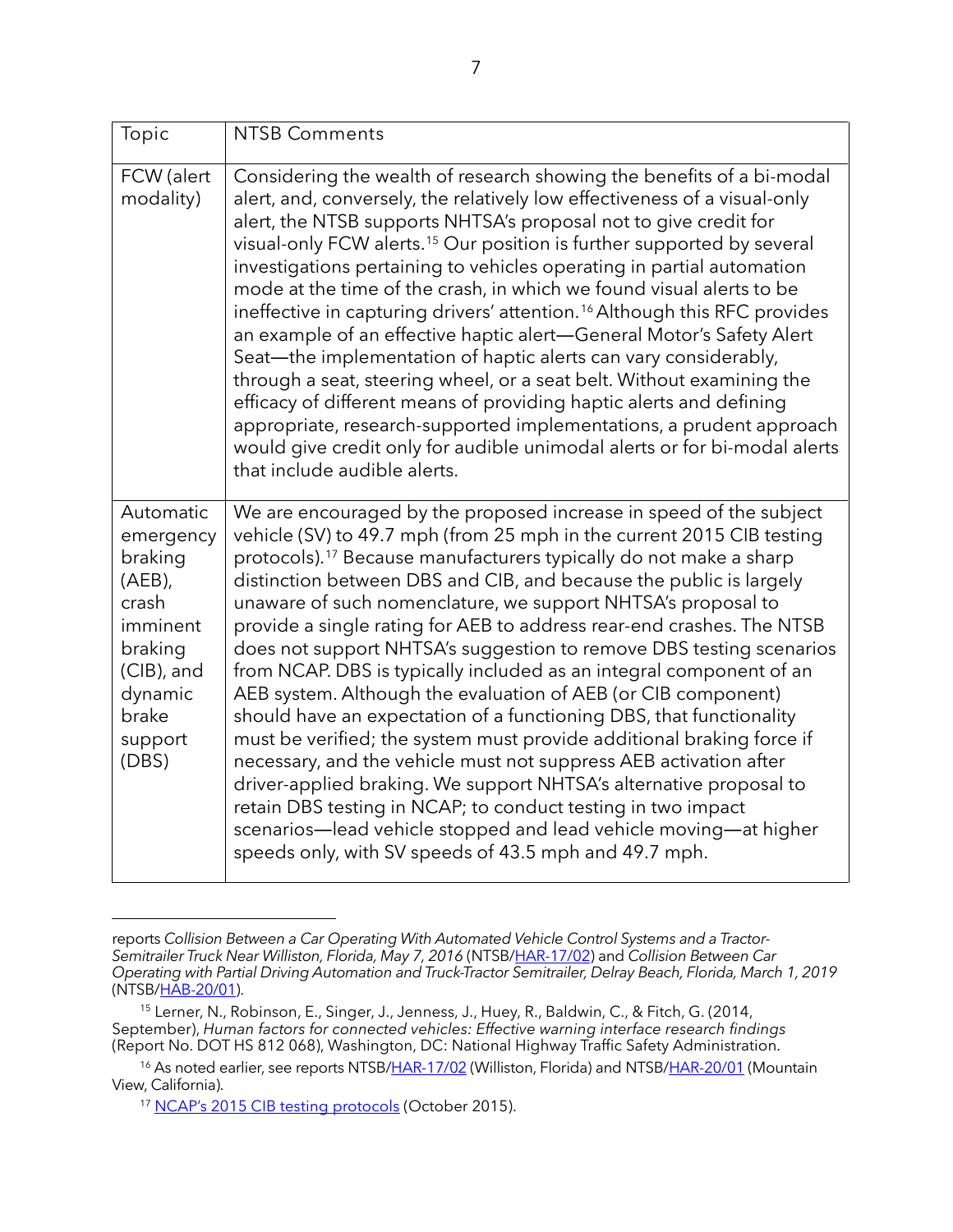| Topic          | <b>NTSB Comments</b>                                                                                                                                                                                                                                                                                                                                        |
|----------------|-------------------------------------------------------------------------------------------------------------------------------------------------------------------------------------------------------------------------------------------------------------------------------------------------------------------------------------------------------------|
| FCW and<br>AEB | The NTSB supports NHTSA's attempts to combine testing scenarios<br>when evaluating FCW and AEB, but we are concerned about the<br>adequacy of the proposed speed in the FCW testing protocols. The<br>proposed SV speed of 49.7 mph is barely higher than the speed in the<br>current testing protocol (45 mph), which was developed in 2013. <sup>18</sup> |

NHTSA states that the upper level of testing protocols proposed in this RFC are based on NHTSA's view of the current capabilities of these systems. However, such an approach does not provide any structure for evaluation of technology advancements in the intermediate future, nor does it do enough to incentivize manufacturers to improve the performance of their systems. The NTSB has previously expressed the need to strive for the performance we want the systems to be able to reach, not merely evaluate the current capabilities of the systems.

For that reason, the NTSB urges NHTSA to create testing protocols―for all currently recommended ADAS―with higher speeds and increased complexities, to provide manufacturers with a standardized platform to evaluate advanced capabilities.

3. Roadmap for Phased Implementation of NCAP Updates

The current RFC contains a section on emerging vehicle technology in which NHTSA describes its 10-year roadmap to conduct research and develop test procedures to help determine whether these technologies merit inclusion in NCAP. The *emerging* technologies that NHTSA discusses in the RFC are: (1) driver monitoring systems, (2) driver distraction, (3) alcohol detection, (4) seat belt interlocks, (5) intelligent speed assist, and (6) rear seat child reminder assist. Our response focuses on several of these emerging technologies. Our safety recommendation history and the current European Union mandates and Euro NCAP requirements indicate that these are far from novel technologies. In fact, most are currently available technologies. Specifically:

- Driver monitoring systems
	- o In the Mountain View, California, collision of a vehicle operating in partial automation mode with a crash attenuator, the system designed to determine driver attentiveness was ineffective. The NTSB recommended that NHTSA and SAE International develop performance standards for driver monitoring systems and require them on new vehicles with partial

<span id="page-7-0"></span><sup>18</sup> NHTSA (2013, February). *Forward Collision Warning System Confirmation Test*[. NCAP Lab](https://safercar.dr.del1.nhtsa.gov/staticfiles/safercar/NCAP/FCW_NCAP_Test_Procedure_2-7-2013.pdf)  [Procedures 2002 - Frontal \(nhtsa.gov\)](https://safercar.dr.del1.nhtsa.gov/staticfiles/safercar/NCAP/FCW_NCAP_Test_Procedure_2-7-2013.pdf)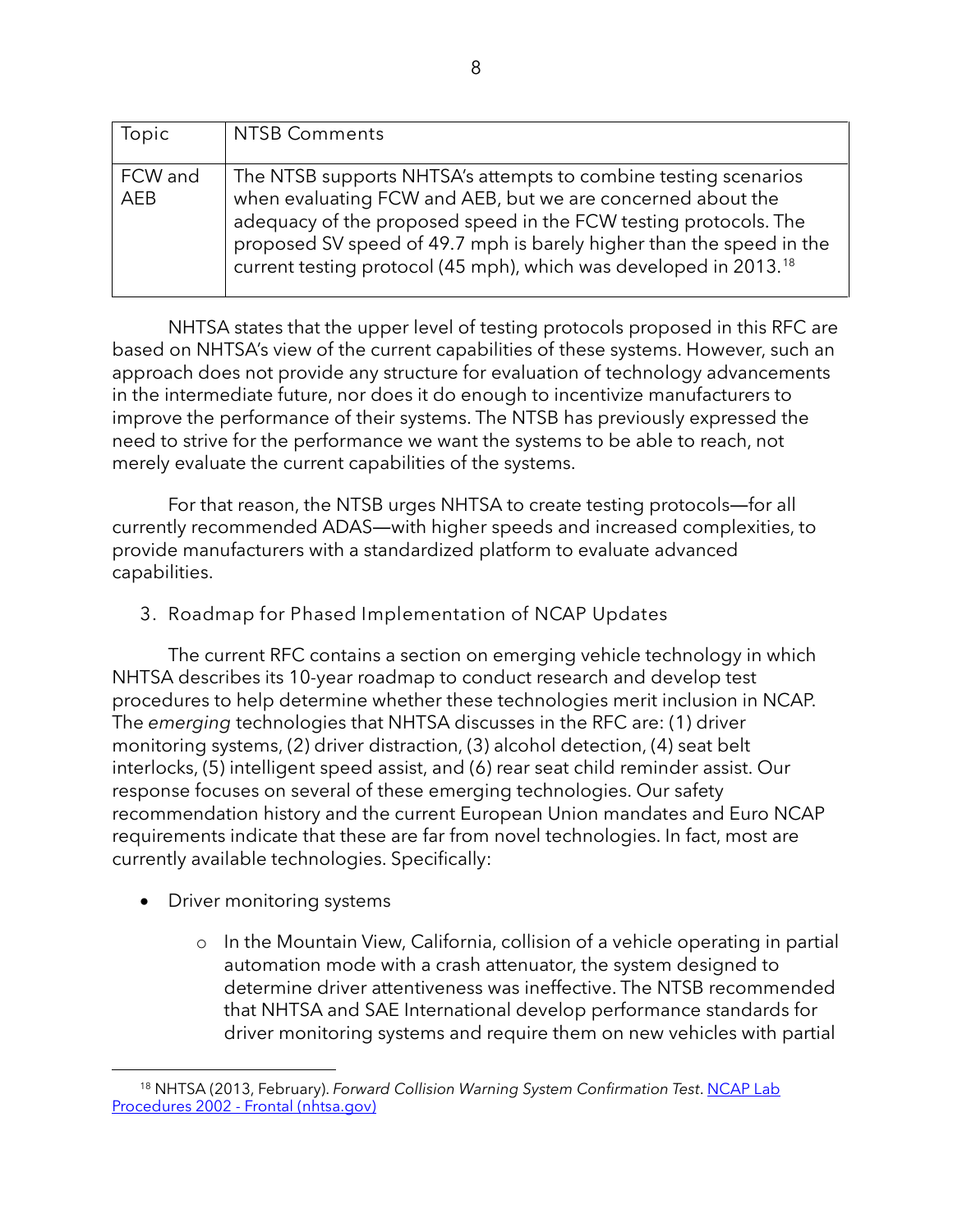automation capabilities (Safety Recommendations H-20-3 and -4, currently classified "Open―Acceptable Response"). The benefits of such systems would extend to all vehicles regardless of any automation capabilities.

- o Starting in July 2022, *driver drowsiness and attention warning* and *advanced driver distraction warning* systems will be mandatory in passenger vehicles in the European Union. Additionally, Euro NCAP will start rating *occupant status monitoring* systems in 2023, based on the 2022 testing protocols.<sup>19</sup>
- Driver distraction
	- o In 2012, NHTSA published a notice of proposed rulemaking (NPRM) titled "Visual-Manual NHTSA Driver Distraction Guidelines for In-Vehicle Electronic Devices." In response to this NPRM, the NTSB stated that, as soon as the proposed Driver Distraction Guidelines are adopted, NHTSA should immediately add to its NCAP information a notice of whether a new car complies with the guidelines and also note those vehicles that do not comply.[20](#page-8-1) We further emphasized the need for incorporation into NCAP in our response to NHTSA's 2013 RFC. Although these guidelines were adopted in 2013, NCAP still does not address these aspects, leaving consumers without key information.
- Alcohol detection
	- o Although still in development, alcohol detection systems are far from novel. In 2012, as part of the NTSB's special investigation of wrong-way driving crashes, we recommended that NHTSA and the Automotive Coalition for Traffic Safety Inc. (ACTS) work together to accelerate widespread implementation of Driver Alcohol Detection System for Safety (DADSS) technology by (1) defining usability testing that will guide driver interface design and (2) implementing a communication program that will direct driver education and promote public acceptance. [21](#page-8-2)
	- o In 2021, recognizing the lifesaving potential of drunk- and impaired-driving prevention technology, Congress stated that such

<span id="page-8-1"></span><span id="page-8-0"></span><sup>&</sup>lt;sup>19</sup> Euro NCAP Assessmen[t protocol for Safety Assist Safe Driving,](https://cdn.euroncap.com/media/67892/euro-ncap-assessment-protocol-sa-safe-driving-v1001.pdf) published in February 2022. <sup>20</sup> "Visual-Manual NHTSA Driver Distraction Guidelines for In-Vehicle Electronic Devices" (proposed guidelines), which was published at 77 *Federal Register* 11200 (February 24, 2012)[. Regulations.gov.](https://www.regulations.gov/comment/NHTSA-2010-0053-0066)

<span id="page-8-2"></span><sup>21</sup> *Wrong-Way Driving*, Safety Investigation Report NTSB/SIR-12/01 (Washington, DC: NTSB). Safety Recommendation H-12-43 to NHTSA is classified "Open―Unacceptable Response," and H-12-48 to ACTS is classified "Open―Acceptable Response."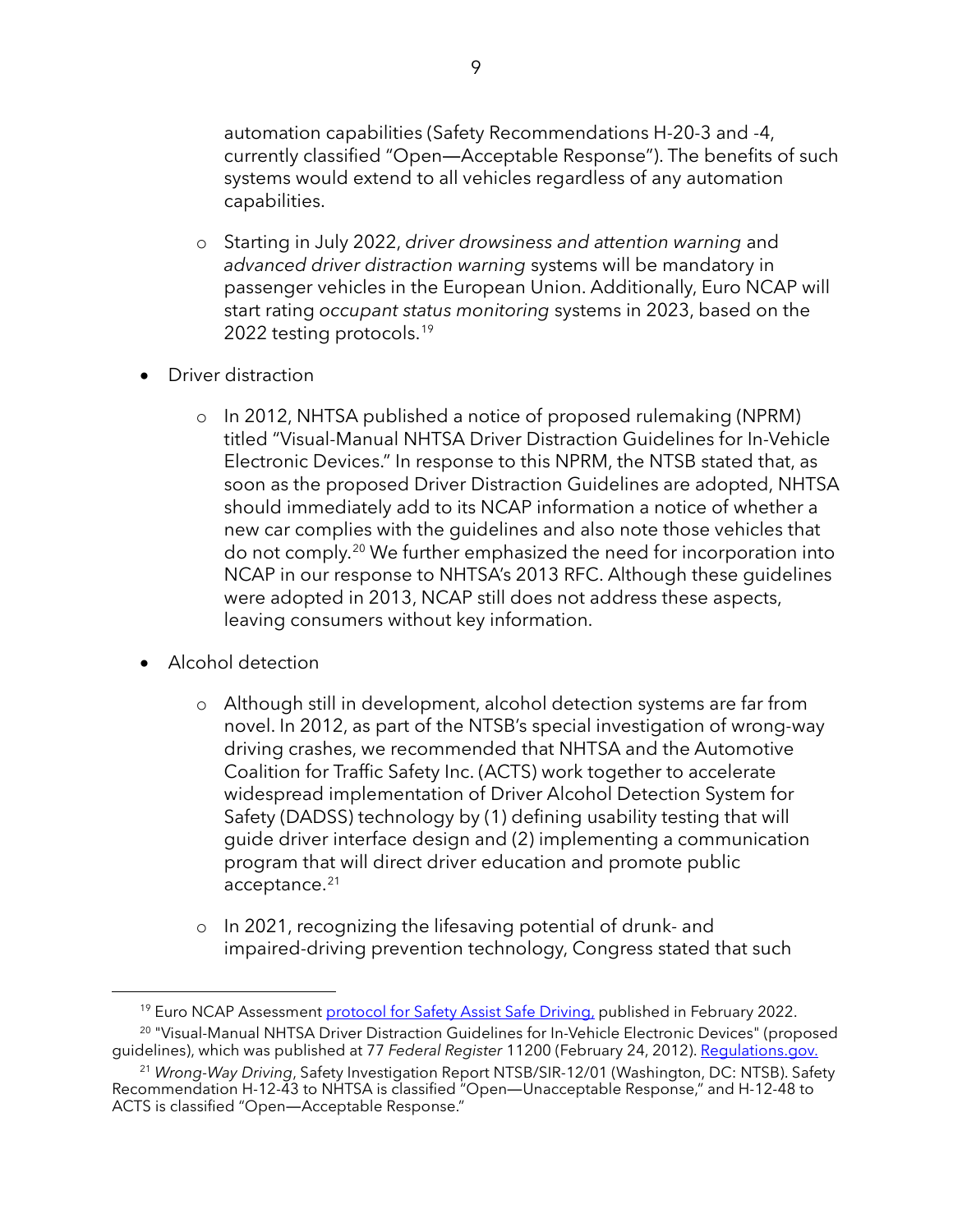technology must be standard equipment in in all new passenger vehicles and that NHTSA must issue a rule prescribing a federal motor vehicle safety standard to require such technology within 3 years.<sup>[22](#page-9-0)</sup>

- Intelligent speed assist
	- o As noted earlier (see p. 3), in 2017, the NTSB recommended that NHTSA incentivize passenger vehicle manufacturers and consumers to adopt ISA systems by, for example, including ISA in NCAP.
	- o Starting in July 2022, ISA systems in passenger vehicles will be mandatory in the European Union.<sup>23</sup> Additionally, Euro NCAP will start rating *speed assist* systems in 2023, based on the 2022 testing protocols.

In this RFC, NHTSA states that it is "exploring opportunities to encourage the development and deployment of these technologies." Technologies that the European Union started to mandate this year, that Euro NCAP is starting to rate next year, and that the NTSB has been recommending be required for years, are only now starting to be considered by NHTSA. NHTSA is a decade behind the progress of these technologies, and the NTSB urges NHTSA to incorporate these technologies much sooner than the planned 5–10 years from now.

4. ADAS Ratings Systems on the Monroney Label

NCAP has the ability to create the market for new safety technologies. The NTSB recognizes the essential role that NCAP has played in advancing the crashworthiness of passenger vehicles. Since its implementation in 1979, the 5-star crashworthiness safety rating has incentivized passenger vehicle manufacturers to continually improve the crashworthiness of their vehicles, such that the majority of today's vehicles meet the top crashworthiness scores. NCAP could provide that same incentive to manufacturers and consumers through performance testing for ADAS. However, it still does not.

The NTSB considers the slow pace of progress in NCAP expansion as the primary reason for the underutilization of NCAP potential. The NTSB continues to believe in the potential benefits of NCAP to encourage the deployment of advanced vehicle technologies and ensure consumer recognition, demand, and use of these technologies. However, these benefits require an updated and dynamic NCAP.

<sup>&</sup>lt;sup>22</sup> Section 24220[, Infrastructure Investment and Jobs Act,](https://www.congress.gov/bill/117th-congress/house-bill/3684/text) enacted on November 15, 2021.

<span id="page-9-1"></span><span id="page-9-0"></span><sup>&</sup>lt;sup>23</sup> According to 661/2009/ED, new models of light vehicles in the European Union will be required to be equipped with ISA by July 2022. This mandate extends to all passenger vehicle models by July 2024.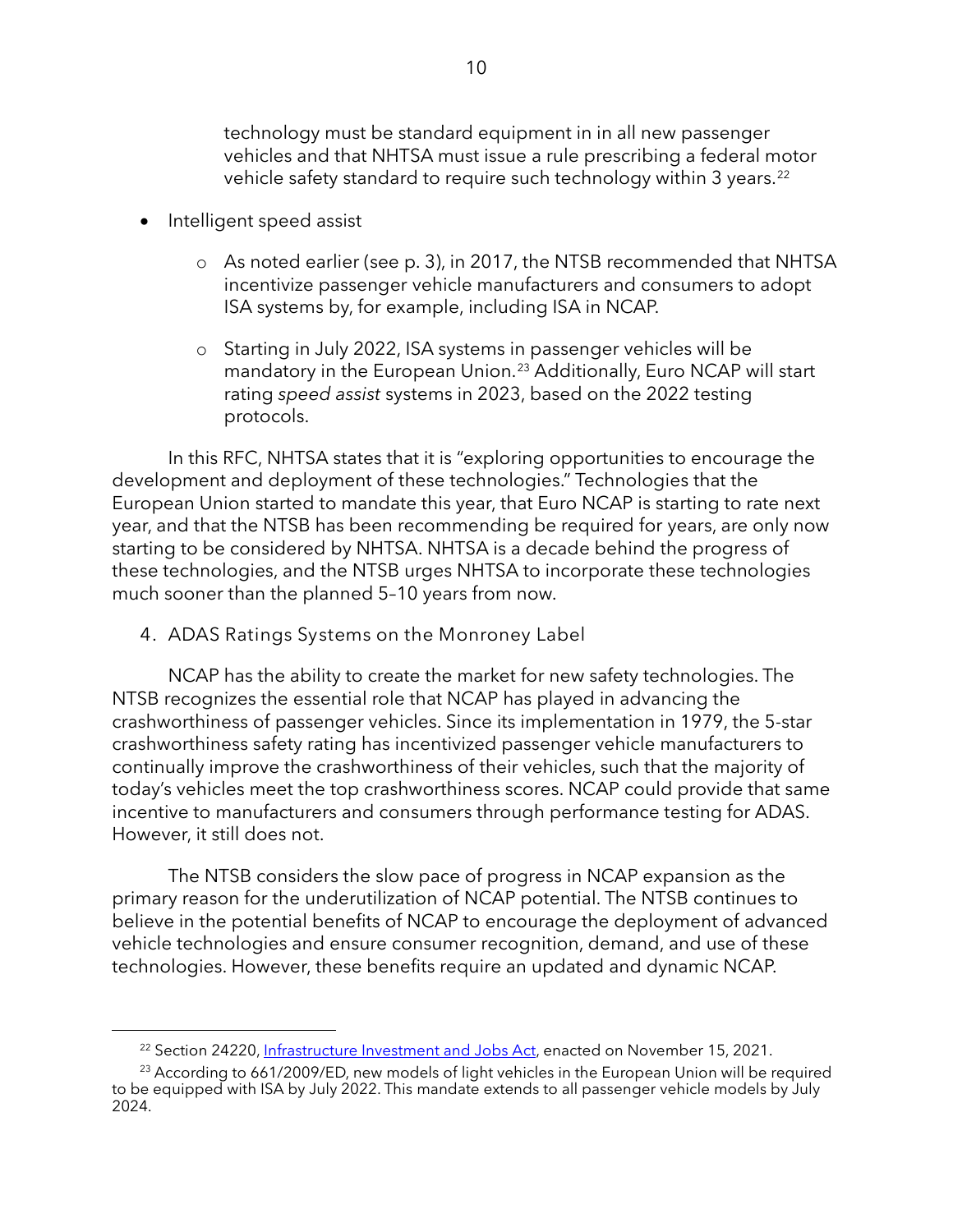In December 2015, Congress mandated that NHTSA require crash avoidance information to be placed alongside crashworthiness information on the Monroney labels of new vehicles.<sup>24</sup> In response to this mandate, NHTSA issued the 2015 RFC yet did little else to change NCAP. In November 2021, Congress mandated that NHTSA develop a roadmap for phased implementation of NCAP updates.<sup>[25](#page-10-1)</sup> In response, NHTSA issued the current RFC. Instead of taking proactive steps, NHTSA's main activities related to NCAP expansion have been initiated by Congress.

The lack of progress on NCAP expansion becomes evident when comparing NCAP ratings to those of Euro NCAP and the IIHS. Euro NCAP started adding ratings of safety technologies to the overall vehicle safety score in 2009. Since then, Euro NCAP added the following ratings:

- 2009: FCW
- 2014: AEB; lane departure warning and lane keep assist systems
- 2016: pedestrian AEB; child restraint installation/ease/compatibility
- 2018: bicyclist AEB
- 2020: scenarios involving cars turning toward pedestrians as well as reversing into pedestrians; automated driving technologies and driver monitoring

The IIHS crashworthiness rating started expanding with the inclusion of ADAS ratings in 2013. Since then, the IIHS program added the following ratings:

- 2013: front collision avoidance systems (FCW and AEB)
- $\bullet$  2015: ease of LATCH use<sup>[26](#page-10-2)</sup>
- 2016: headlight performance
- 2018: rear crash prevention systems
- 2019: pedestrian detection systems
- 2022: seat belt reminder systems

For about a decade, a vehicle's overall safety rating, as determined by various NCAP programs around the world and by the IIHS in the United States, has been based on the vehicle's crashworthiness and the presence and effectiveness of its various safety technologies. Yet, a top 5-star safety rating awarded by US NCAP can be achieved by a vehicle that has none of the basic collision prevention and other driver assistance technologies.

It has been more than a decade since NHTSA updated the Monroney label. Further, the only update to the NCAP program has been the addition of certain "recommended technologies" on the agency website. In practice, this means that on

<sup>&</sup>lt;sup>24</sup> [Fixing America's Surface Transportation \(FAST\) Act,](https://www.congress.gov/114/plaws/publ94/PLAW-114publ94.pdf) enacted on December 4, 2015.

<sup>&</sup>lt;sup>25</sup> [Infrastructure Investment and Jobs Act,](https://www.congress.gov/bill/117th-congress/house-bill/3684/text) enacted on November 15, 2021.

<span id="page-10-2"></span><span id="page-10-1"></span><span id="page-10-0"></span><sup>&</sup>lt;sup>26</sup> Lower anchors and tethers for children (LATCH) is a restraint hardware support intended to make child restraint installation easier.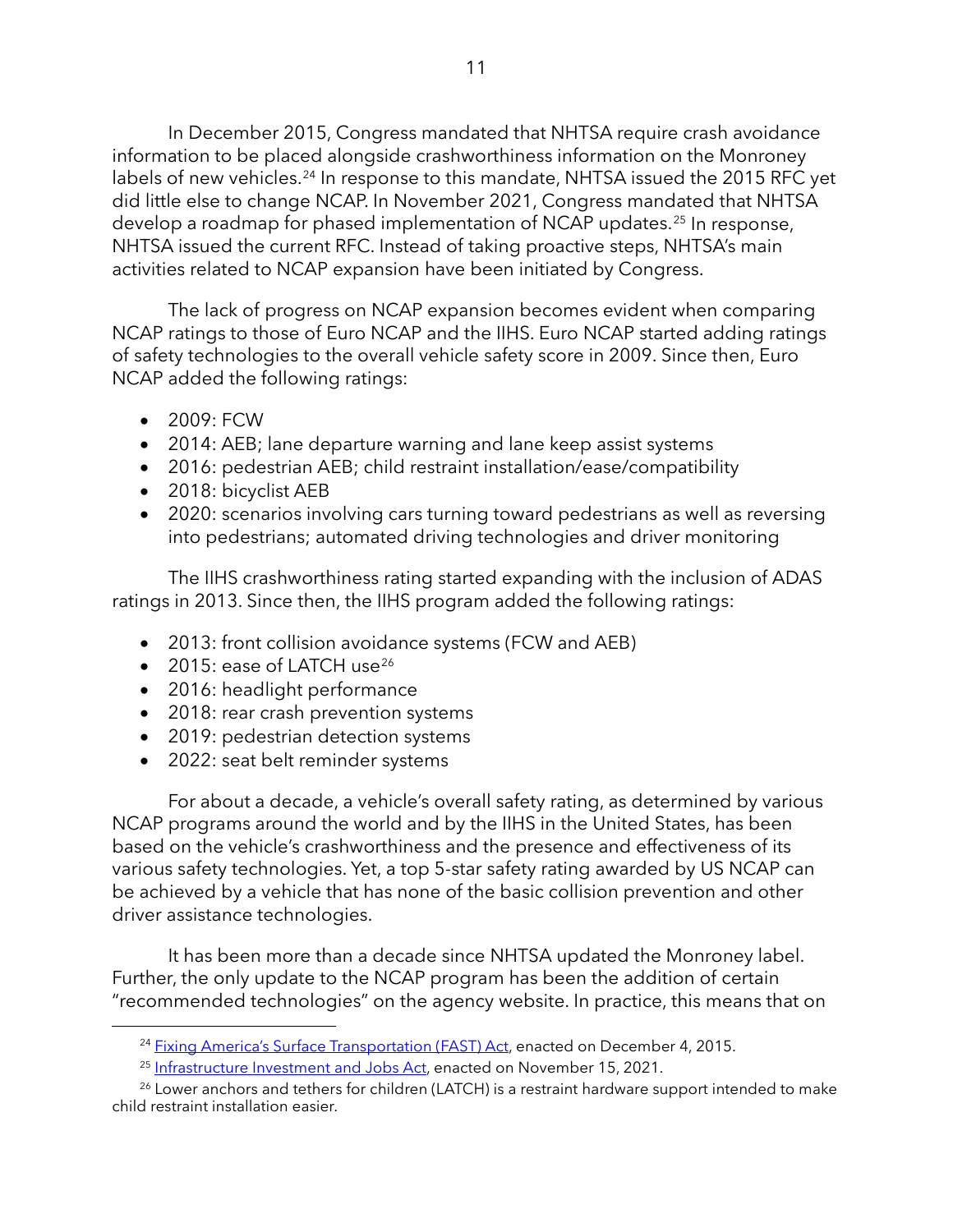the NHTSA.gov/ratings website, the presence or absence of four crash avoidance technologies is noted with an icon. Neither the website nor the Monroney label includes information about differences in the performance of those technologies on specific vehicles. Consumers looking at the Monroney label for a new vehicle may assume that they are seeing the best and most up-to-date data about the safety of that vehicle, but they would be mistaken.

Performance ratings are essential to give manufacturers an incentive for improving performance and for driving public demand for crash avoidance technologies and driver assistance systems with the highest levels of performance. A rating system should regularly advance the criteria for achieving a top score. The NTSB is disappointed by the lack of specific proposals on how NHTSA might rate vehicles with ADAS technologies, include ADAS ratings on the Monroney label, and incorporate other safety technologies in the future.

## Summary

To conclude, it has been more than 25 years since the NTSB first issued a recommendation to NHTSA regarding FCW technology. The US NCAP is 13 years behind Euro NCAP's rating of collision avoidance and driver assistance technologies. Further, nearly 10 years have passed since NHTSA issued its 2013 RFC identifying crash avoidance technologies for NCAP, and 7 years have passed since the NTSB recommended that NHTSA expand NCAP to include forward collision avoidance system ratings and Congress mandated that NHTSA include crash avoidance information on the Monroney label. Today, ADAS ratings are still not part of the NCAP safety rating, and the Monroney label does not provide consumers with information about vehicles' crash avoidance technologies. Further, this RFC only notes the potential for future research to address vulnerable road users such as bicyclists and motorcyclists, despite NTSB recommendations, and the fact that other countries are currently incorporating the safety of these road users into their existing NCAPs.

NHTSA's vision statement says, "NHTSA aims to be the global leader in motor vehicle and highway safety."<sup>[27](#page-11-0)</sup> Although the US NCAP was once the global leader in rating vehicle safety, NHTSA's inaction in the last decade continues to fail consumers and threatens to reduce the US NCAP to near irrelevance. Even though the Monroney label, which contains only crashworthiness information, can easily be seen by consumers purchasing new vehicles, 63 percent of the public is unaware of NHTSA's NCAP website, where basic safety technology information is located.<sup>[28](#page-11-1)</sup> Although 64 percent of consumers who purchase new vehicles are extremely/likely interested in vehicle safety technologies, those consumers must still seek non-government

<sup>&</sup>lt;sup>27</sup> NHTSA mission webpage.

<span id="page-11-1"></span><span id="page-11-0"></span><sup>28</sup> Team Stratacomm. (January 2020). *[NCAP 5-Star Safety Ratings Communications Quantitative](https://lindseyresearch.com/wp-content/uploads/2020/05/NHTSA-2020-0016-0001-NCAP_5-Star_Quantitative_Full_Report_dated_2020-05-05.pdf)  [Research](https://lindseyresearch.com/wp-content/uploads/2020/05/NHTSA-2020-0016-0001-NCAP_5-Star_Quantitative_Full_Report_dated_2020-05-05.pdf)*.